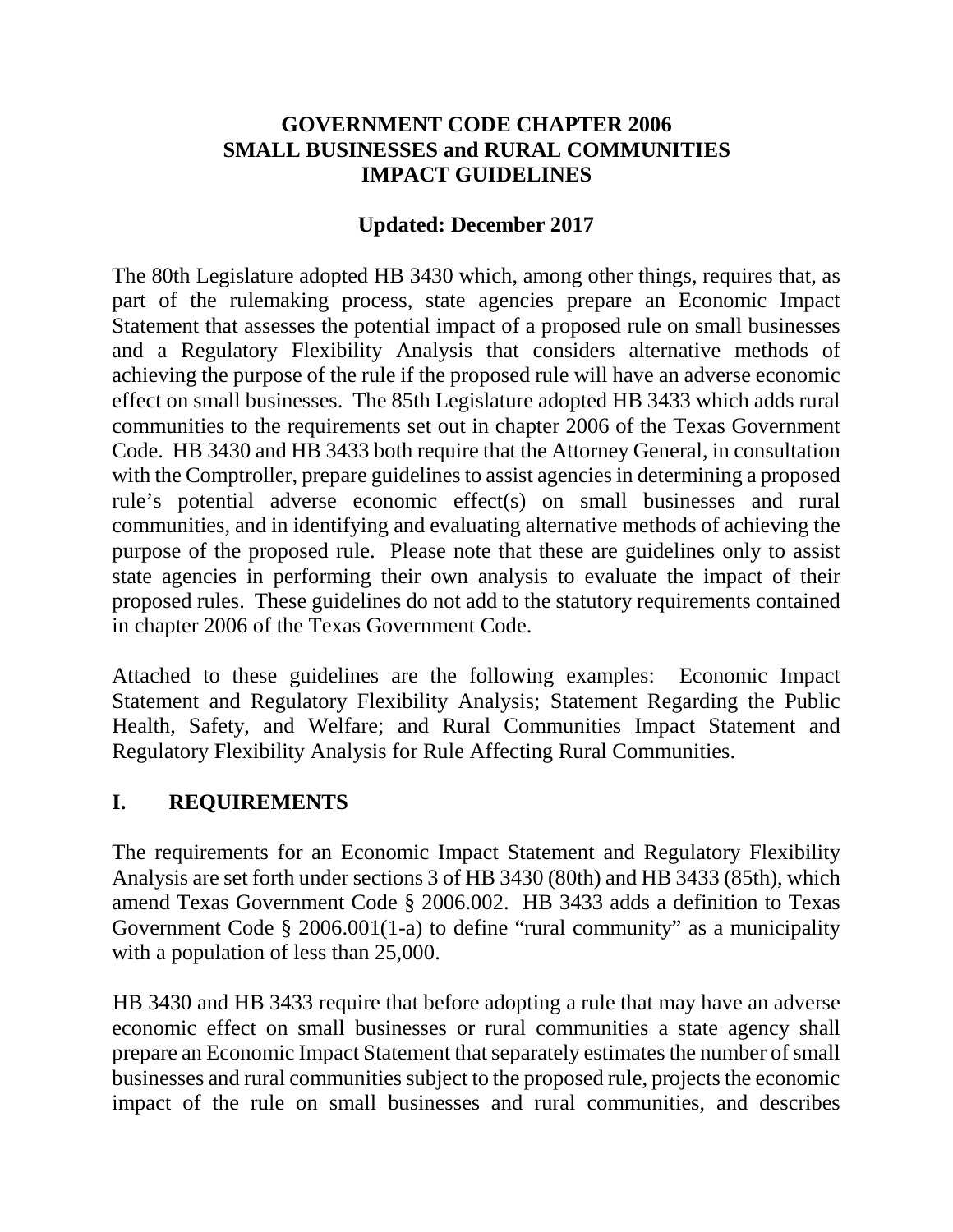alternative methods of achieving the purpose of the proposed rule. An agency's consideration of alternative methods must be set forth in a Regulatory Flexibility Analysis (§ 2006.002(c)). The agency must consider using alternative regulatory methods that will accomplish the objectives of regulation while minimizing adverse impacts on small businesses and rural communities if those alternative methods are consistent with the health, safety, and environmental and economic welfare of the state. The state agency must include in the analysis several proposed methods of reducing the adverse impact of a proposed rule on small businesses and rural communities ( $\S 2006.002(c-1)$ ). Each agency must assess for itself the quality and quantity of the data needed to prepare an Economic Impact Statement for a proposed rule.

The Economic Impact Statement and Regulatory Flexibility Analysis must be included in the notice of the proposed rule (§ 2006.002(d)). Copies of the notice of the proposed rule that are submitted to the *Texas Register* must also be provided to the Senate and House standing committees that are charged with reviewing the proposed rule (§ 2006.002(d)). Additionally, an agency must provide copies to each member of the legislature who represents a rural community adversely impacted by the proposed rule, if feasible.  $(\S$  2006.002(d)(2)).

Section 2006.002, as amended by HB 3433, applies to a rule that is proposed on or after September 1, 2017.

## **II. OUTLINE OF REQUIRED STEPS**

Is an Economic Impact Statement required?

Would the proposed rule have an adverse economic effect:

1) on small businesses?; or

2) on rural communities?

If the answer to either question is yes, an agency must prepare an Economic Impact Statement that includes:

- An estimate of the number of small businesses and/or rural communities subject to the proposed rule;
- A projection of the economic impact of the proposed rule on small businesses and/or rural communities; and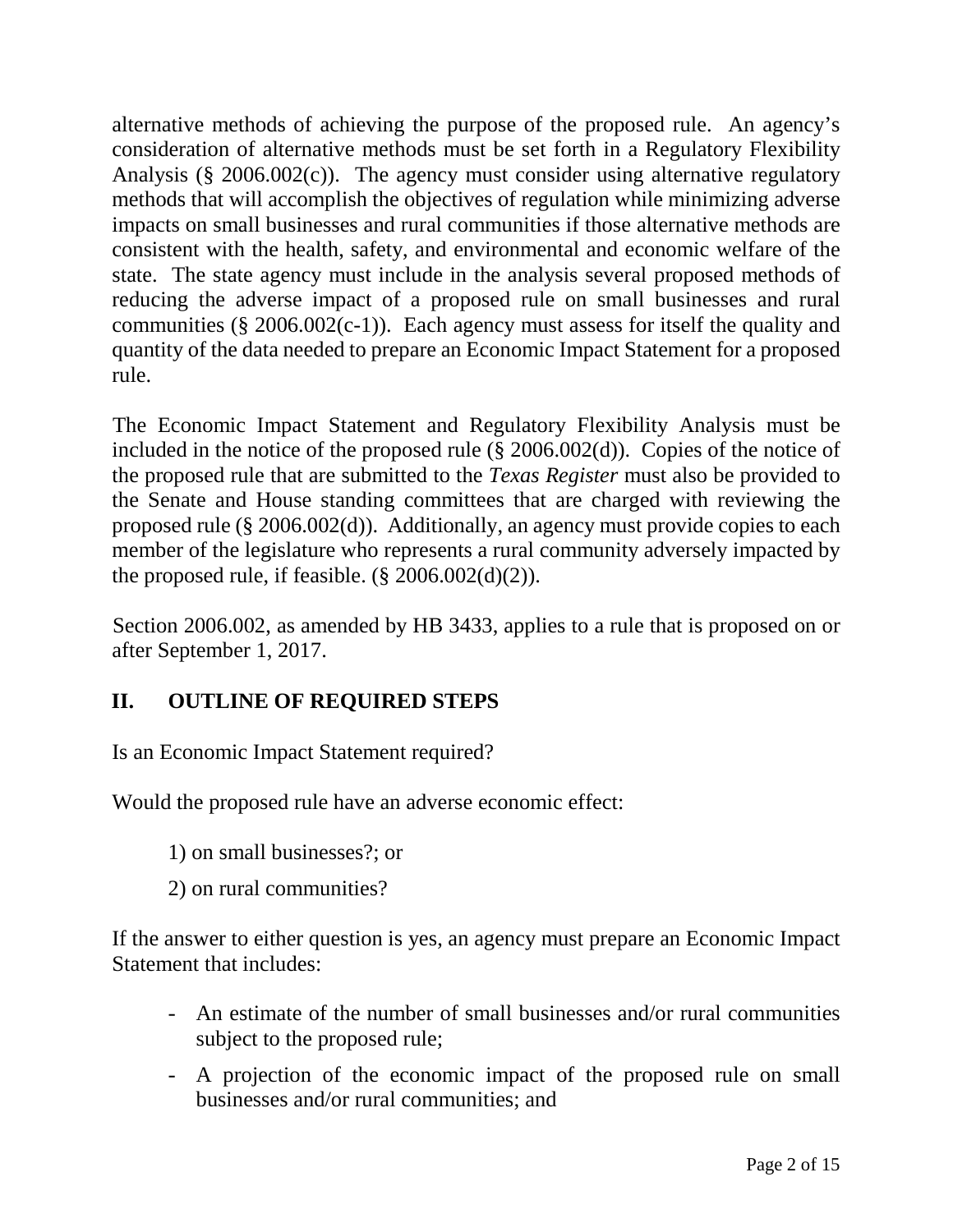- A Regulatory Flexibility Analysis, which reflects an agency's consideration of the alternative methods described in the Economic Impact Statement, that must include:
	- o Consideration of the use of regulatory methods that will achieve the purpose of the proposed rule while minimizing adverse impacts on affected small businesses and/or rural communities, if consistent with the health, safety, and environmental and economic welfare of the state; and
	- o An analysis of several proposed methods of reducing the adverse impact of the proposed rule on affected small businesses and/or rural communities.

Notice and Comment is required:

- Include the Economic Impact Statement and the Regulatory Flexibility Analysis in the notice of the proposed rule in the *Texas Register*.Provide copies to the standing committees of each house of the legislature that is charged with reviewing the proposed rule. Provide copies of the proposed rule to all members of the legislature representing adversely affected rural communities, if feasible.
- Respond to any comments on the Economic Impact Statement and Regulatory Flexibility Analysis as required in any adoption preamble.

### **III. WHAT IS A SMALL BUSINESS?**

As provided under § 2006.001(2), a small business is a legal entity that is:

- 1) for profit;
- 2) independently owned and operated; and
- 3) has fewer than 100 employees or less than \$6 million in annual gross receipts.

Each of these three elements should be met for an entity to qualify as a small business under § 2006.001(2). A business must be operated for profit. Consequently, rules that apply exclusively to non-profit and governmental entities need not comply with  $$2006.001(2).$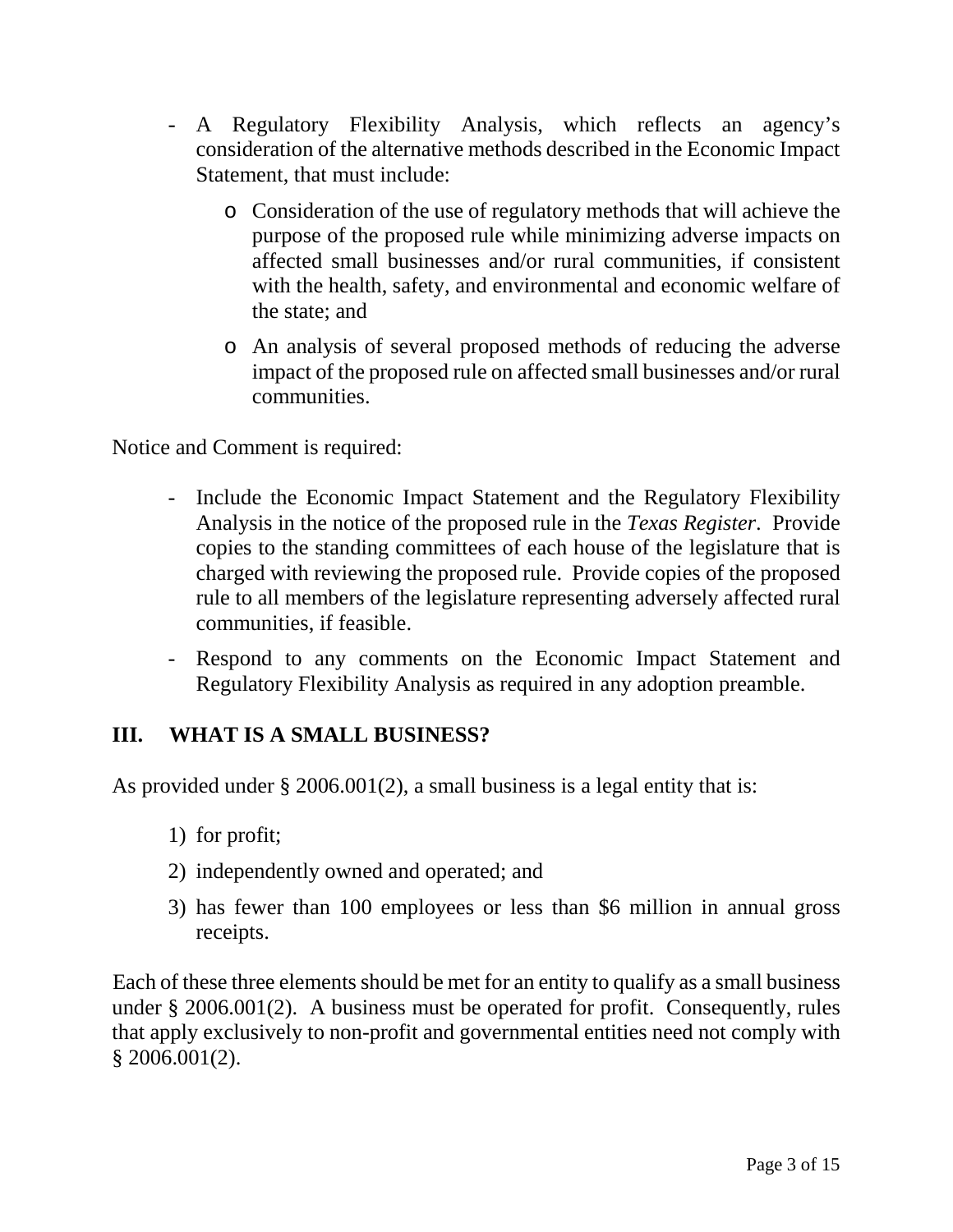Independently owned and operated businesses are self-controlling entities that are not subsidiaries of other entities or otherwise subject to control by other entities and entities that are not publicly traded. To qualify as a small business, an entity must have either fewer than 100 employees or less than \$6 million in annual gross receipts. Practically, the standard of fewer than 100 employees will be the easiest to determine and implement. Data on an entity's annual gross receipts are generally not publicly available.

In some cases, individual persons licensed by an agency might be small businesses. Whether an individual licensee might be a small business will depend upon the nature of the regulated profession or trade and the governing statute. An agency should look to see if any of its licensees might practice as small businesses.

# **IV. WHAT IS A RURAL COMMUNITY?**

Section 2006.001(1-a) defines a rural community as any "municipality with a population of less than 25,000."

# **V. ADVERSE ECONOMIC EFFECT**

<u>.</u>

Section 2006.002(c) requires that "[b]efore adopting a rule that may have an adverse economic effect on small businesses, or rural communities, as applicable, a state agency shall prepare" an Economic Impact Statement and Regulatory Flexibility Analysis. One of an agency's first inquiries should be whether a proposed rule may have an adverse economic effect on small businesses or rural communities.<sup>1</sup> If a proposed rule will not have an adverse economic effect on small businesses or rural communities, an agency should include a finding to that effect in the notice of the proposed rule. An agency is not required to prepare an Economic Impact Statement and Regulatory Flexibility Analysis if there is no adverse economic effect.<sup>2</sup> An agency should, however, provide a reasoned explanation in the preamble for the

<sup>1</sup> Courts have not interpreted the meaning of "adverse effect" under § 2006.002. *See Unified Loans, Inc. v. Pettijohn*, 955 S.W.2d 649 (Tex. App.—Austin 1997, no pet.). Merriam-Webster's Dictionary defines "adverse" as "acting against or in a contrary direction," "opposed to one's interests," and "causing harm." http://www.merriam-webster.com/dictionary/adverse.

<sup>2</sup> *Tex. Shrimp Ass'n v. Tex. Parks* & *Wildlife Dep't*, No. 03-04-00788-CV, 2005 WL 1787453, at \*6 (Tex. App.—Austin July 27, 2005, no pet.) (mem. op.) ("The requirements in section 2006.002 are not absolute, but rather are conditioned on the adoption of 'a rule that would have an adverse economic effect on small businesses.'" (quoting Tex. Gov't Code § 2006.002(c) (West 1993))).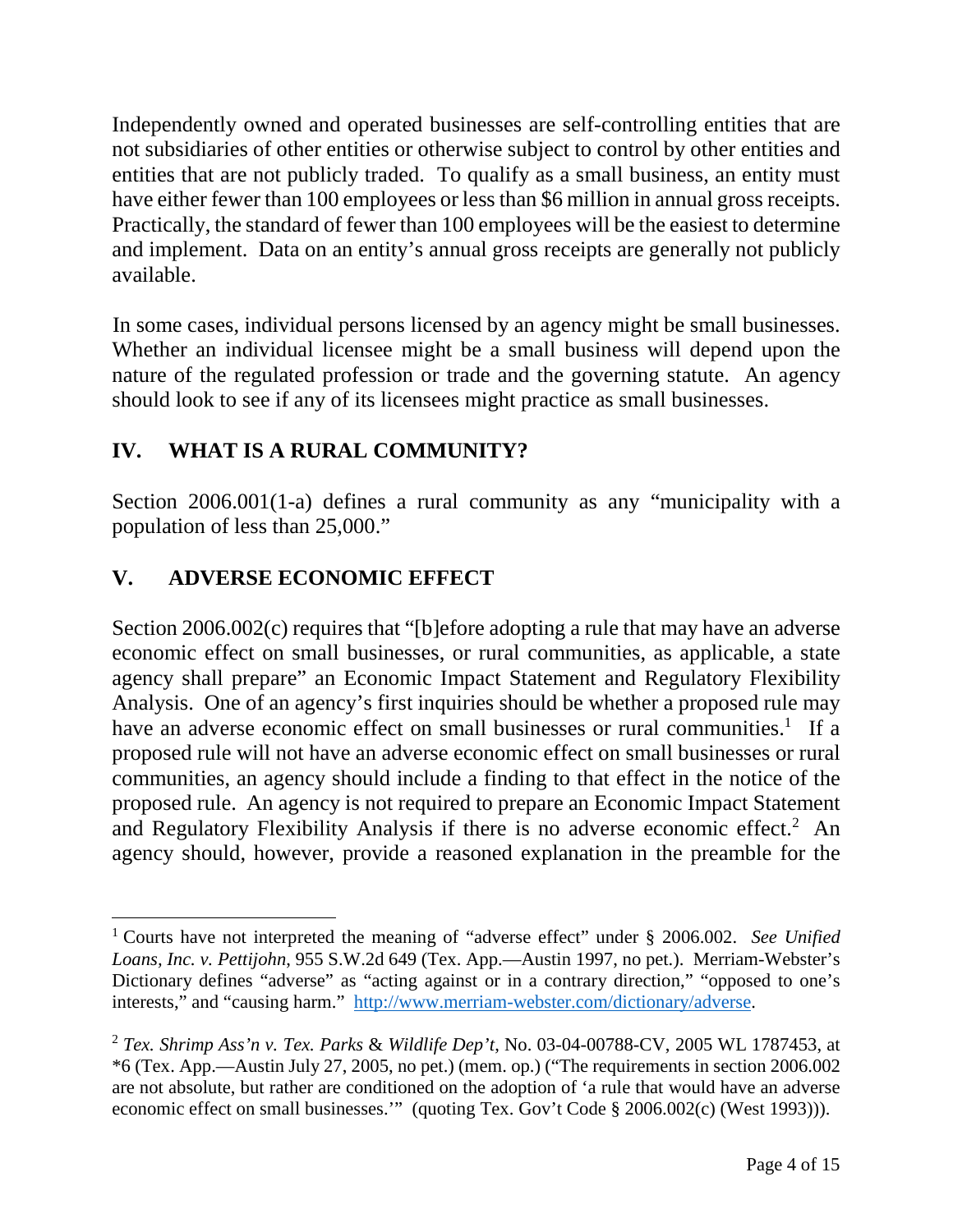proposed rule as to why an Economic Impact Statement and Regulatory Flexibility Analysis is not required for the proposed rule.<sup>3</sup>

Adverse economic effects can include mandatory costs incurred by a small business for compliance with a proposed rule and may include a loss of business opportunities as the result of the regulation. Adverse economic impacts to rural communities may include mandatory costs incurred by the communities to comply with the new rules that are disparate from the economic impact that the rule would have on a larger municipality. If the rule imposes a direct cost, such as a fee, to a local government, that cost should appear in both the rural communities impact statement and the local government fiscal note required by Administrative Procedure Act (APA) § 2001.024(a)(4)(D). Tex. Gov't Code § 2001.024(a)(4)(D). Similarly, if the rule's adverse economic impact to a rural community will result in harm to a local economy, that information should be included in, or clearly cross-referenced to the local employment impact statement required by APA §§ 2001.022 and 2001.024(a)(6). Tex. Gov't Code §§ 2001.022, .024(a)(6).

What constitutes an adverse economic impact may depend upon the characteristics of a regulated industry, or rural community, and upon the effect of a proposed rule. However, an agency need only consider direct adverse economic effects. An agency need not consider indirect economic effects, such as impacts on small businesses that are not regulated entities.<sup>4</sup> Generally, there is no need to examine the indirect effect of a proposed rule on entities outside of an agency's regulatory jurisdiction.

<sup>&</sup>lt;u>.</u>  $3$  An objective of statutes such as  $\S 2006.002$  "is to afford adequate notice—to place the agency's assessment before interested persons in advance in order that (1) interested persons might comment intelligently on the proposed rules and (2) the agency might exercise intelligently its responsibilities in arriving at the contents of the rule as finally adopted, in stating reasons for and against adoption, and in formulating the required contents of the adopting order, including a 'reasoned justification' for the rule." *Unified Loans*, 955 S.W.2d at 652.

<sup>&</sup>lt;sup>4</sup> Courts have held that the federal Regulatory Flexibility Act, 5 U.S.C. §§ 601-12, applies only to direct economic impacts. *See Mid-Tex Elec. Coop. v. Fed. Energy Regulatory Comm'n*, 773 F.2d 327 (D.C. Cir. 1985) (regulations for generating utilities did not need to consider potential adverse effect on transmission utilities); *Am. Trucking Ass'ns v. U.S. Envtl. Prot. Agency*, 175 F.3d 1027 (D.C. Cir. 1999) (EPA's national ambient air quality standards did not have a direct impact on small entities which were regulated directly through state implementation plans), *aff'd in part, rev'd in part on other grounds, Whitman v. Am. Trucking Ass'ns*, 531 U.S. 457 (2001); *United Distribution Cos. v. Fed. Energy Regulatory Comm'n*, 88 F.3d 1105, 1170 (D.C. Cir. 1996) (Regulatory flexibility analysis provision applies only to small entities that are subject to the requirements of the rule and the agency had no obligation to analyze the effects on entities which it did not regulate.).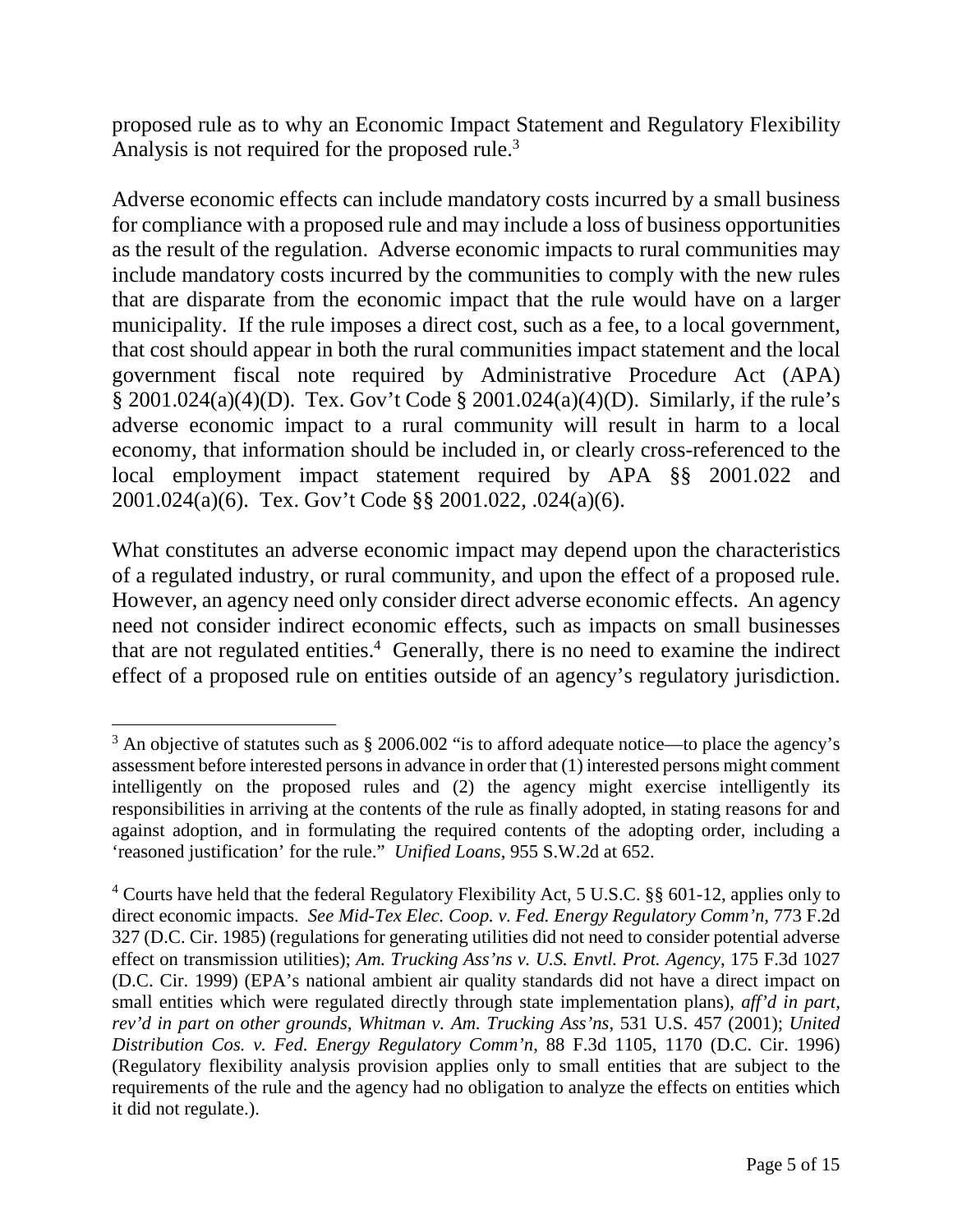However, an agency should carefully evaluate a proposed rule where an indirect effect may be of particular concern, such as the impact of a proposed rule on other regulated entities.

Adverse economic effects need not be limited to regulatory programs. Adverse economic effects should be explored to determine whether they could be associated with grant programs or other voluntary programs.

## **VI. ECONOMIC IMPACT STATEMENT AND REGULATORY FLEXIBILITY ANALYSIS**

Agencies should make a reasonable, good-faith effort to prepare an Economic Impact Statement and Regulatory Flexibility Analysis that will provide the public and the affected small businesses or rural communities with information about the potential adverse effects of the proposed rule and about potentially less-burdensome alternatives.<sup>5</sup> Substantial compliance requires that the Economic Impact Statement provide interested persons with an opportunity to comment intelligently on the basis for an agency's projected economic impact of a proposed rule on small businesses or rural communities.<sup>6</sup>

An agency should individually analyze the impacts of each proposed rule or rule amendment. While an agency may be able to take advantage of the data and analysis compiled as part of an Economic Impact Statement for a prior rulemaking, the agency should confirm that the data are appropriate for each proposed rule.

### **A. Determining the Number of Small Businesses**

To know whether a proposed rule affects a number of small businesses, an agency must first know how many regulated entities exist and which are small businesses. For some agencies that regulate only one industry or profession, this may require determining only how many of the businesses that the agency regulates meet the definition for a small business. For some agencies, most of their regulated individuals and entities, if not nearly all, may qualify as small businesses.

<u>.</u>

<sup>5</sup> *See S. Offshore Fishing Ass'n v. Daley*, 995 F.Supp. 1411, 1437 (M.D. Fla. 1998) (interpreting the federal requirement to examine impacts on small entities). One court required that a federal agency consider comments not submitted during the formal notice and comment period because the agency's proposed rule did not properly inform the regulated industry that its interests were at stake. *Nw. Mining Ass'n v. Babbitt*, 5 F.Supp.2d 9 (D.D.C. 1998).

<sup>6</sup> *See Unified Loans*, 955 S.W.2d at 652-54.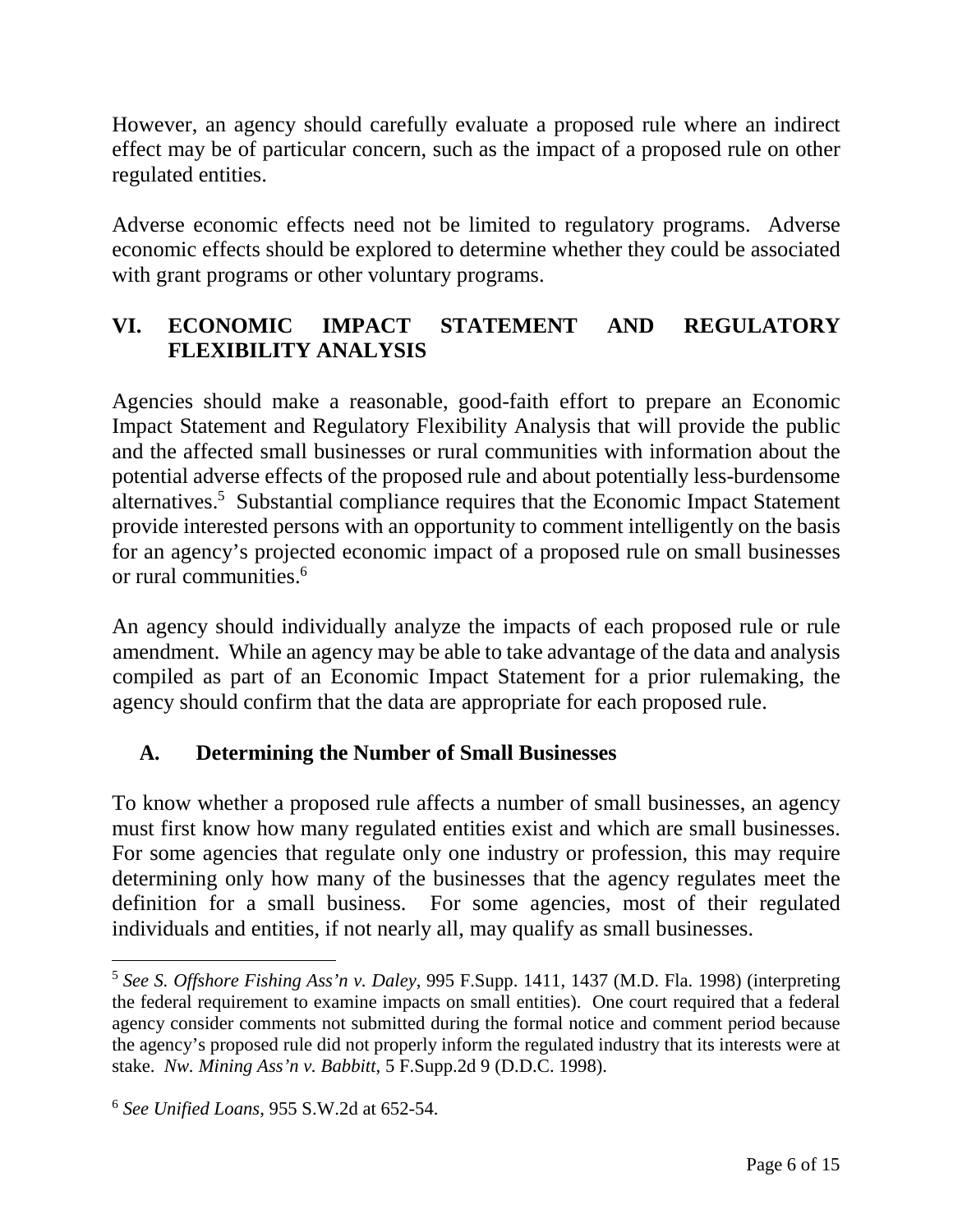The most readily determinable factor will be whether a for profit, independently owned and operated business has fewer than 100 employees. If a business does, then it is clearly a small business and an economic impact statement and regulatory flexibility analysis should be prepared if the proposed rule would have an adverse economic effect on the small business.

The Comptroller of Public Accounts has developed a web site to assist agencies in determining a proposed rule's potential adverse economic effect on small businesses (https://fmx.cpa.state.tx.us/fmx/legis/ecoeffect/). Additional information on employers with fewer than 100 employees is available from the Texas Workforce Commission's TRACER web site (www.tracer2.com).

An agency that regulates only one industry or profession may only need to conduct this analysis once to determine the number and/or percentage of small businesses that it regulates. That analysis can then be used in future rulemakings, however, the analysis should be reviewed and updated periodically to reflect changes in the number of regulated businesses or changes to the agency's jurisdiction. An agency may wish to review and revise the analysis during each four-year rule review to ensure continued accuracy.

Agencies that adopt rules affecting multiple industries will likely need to determine for each proposed rule the number of small businesses that may be affected. The first step in this analysis would be to identify the industry sectors to be regulated. In the past, many agencies used the Standard Industrial Classification (SIC) codes to categorize regulated businesses on an industry-by-industry basis. In 1999, the SIC system was replaced by the North American Industry Classification System (NAICS), which breaks down industry sectors in much greater detail.

For a grant program or other voluntary program, an agency can develop an estimate of the number of small businesses affected by anticipating the potential number of applicants and potential number of grant recipients. The number of applicants from past years of a program could be used as examples, or the number of applicants for similar programs can be used as the basis for an estimate. An agency should strive to provide some reasoned explanation for an estimate of the number of applicants and the methodology and quality of the data used to derive the estimate.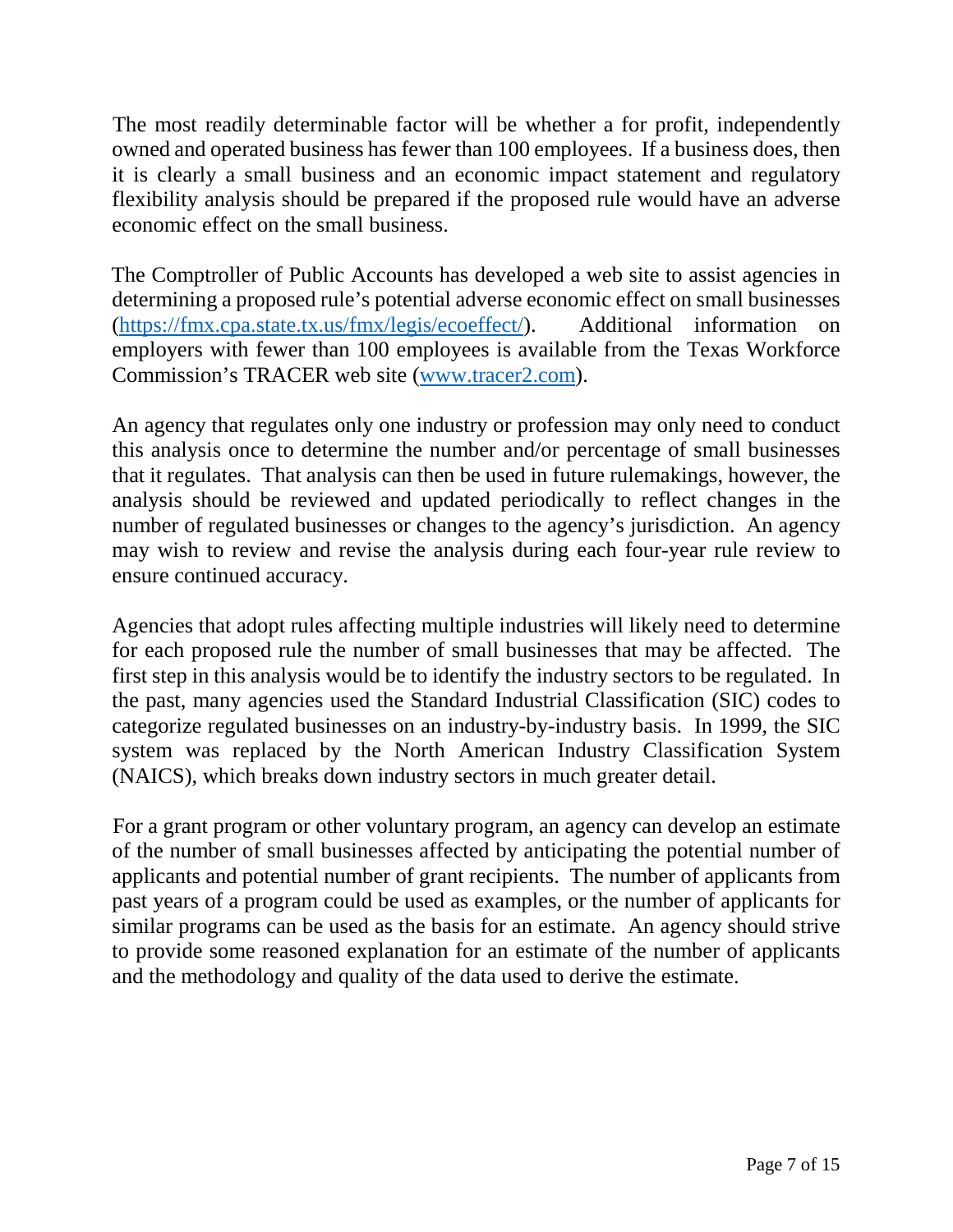An agency does not need to provide an exact accounting of the number of small businesses that a proposed rule may affect.<sup>7</sup> The number of businesses may be reported as an approximation, such as "more than," or in a range such as: 1-100, 101-500, 501-1000, 1001-5000, 5001-10,000, or 10,000+.

In some instances, an agency may regulate businesses that are located outside of Texas. In that case, an agency should look to see whether any of these businesses are small businesses that should be included in the number that the proposed rule might affect. However, an agency need only assess the general adverse effect of a proposed rule on small businesses doing business in Texas; it need not perform a detailed analysis of how a proposed rule might have a different effect, if any, on small businesses that are located outside of Texas.

# **B. Determining the Number of Rural Communities**

Section 2006.002(1-a) defines a rural community as a municipality with a population of less than 25,000. This is an objective measure that should be determined by reference to data available through the Texas Demographic Center. Population estimates are published at http://txsdc.utsa.edu/Data/TPEPP/Estimates.

As is the case with small business impact analysis, an agency need only assess the general adverse effect of a proposed rule on rural communities within Texas.

# **C. Projecting the Economic Impact**

Under  $\S$  2006.002(c)(1), an agency is required to project the economic impact of a proposed rule on small businesses and rural communities if the proposed rule may have an adverse economic effect. Every rule is different. The level, scope, and complexity of analysis may vary significantly depending on the characteristics and composition of the industry or small-entity sectors to be regulated. The projection need only assess the potential adverse economic effects on small businesses or rural communities.

Agencies are also required, under § 2006.002(f), to reduce the adverse effect of rules on micro-businesses. Under § 2006.001(1), a micro-business is defined as a legal entity that is for profit, independently owned and operated, and has no more than 20 employees. Consequently, the number of micro-businesses in a regulated industry

<sup>-</sup>7 *See* https://www.sba.gov/advocacy/guide-government-agencies-how-comply-regulatory-flexibilityact.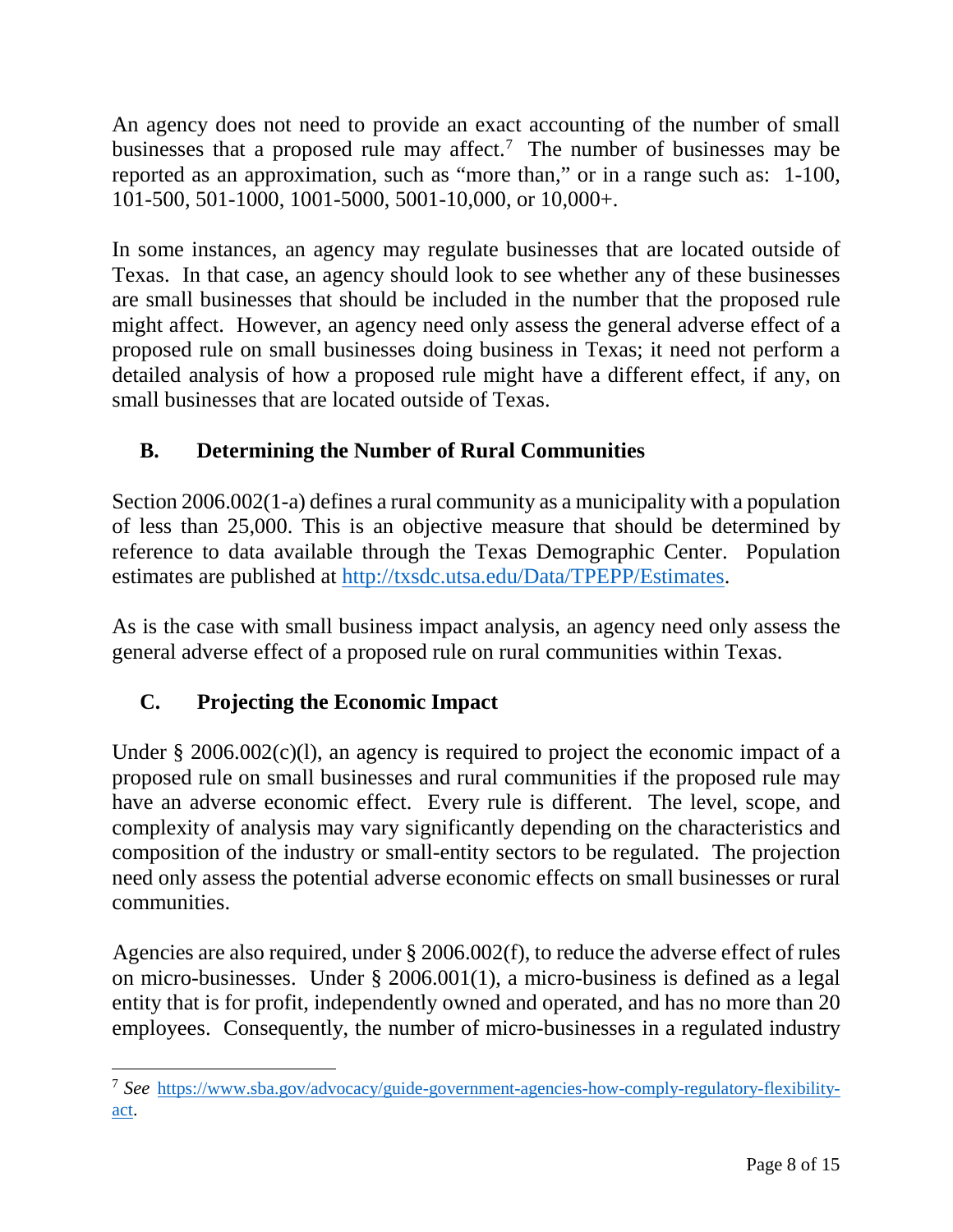or profession is a subset of the number of small businesses. In some instances, however, a proposed rule may have a disparate effect on micro-businesses as compared to small businesses. An agency's projection of economic impact should include an analysis as to whether a proposed rule may have an adverse effect on micro-businesses distinct from any potential adverse effect on small businesses.

Examples of the costs associated with a proposed rule may include:

- recordkeeping;
- reporting;
- requiring professional expertise, such as legal counseling, accounting, or engineering;
- capital costs for any required equipment;
- costs for modifying any existing processes and procedures;
- lost sales and profits resulting from the proposed rule;
- changes in market competition as a result of the proposed rule and its effect on the balance between specific submarkets;
- extra tax costs;
- additional employees that may need to be hired; and
- required fees.

### **D. Regulatory Flexibility Analysis**

In preparing the Regulatory Flexibility Analysis, as required under § 2006.002(c)(2), an agency must consider alternative methods of achieving the purpose of the proposed rule. As provided under § 2006.002(c-1), the alternatives should:

- be consistent with the health, safety, and environmental and economic welfare of the state;
- accomplish the objectives of the rule;
- minimize adverse impacts on small businesses; and
- minimize adverse impacts on rural communities.

An agency must also include in the analysis several proposed methods of reducing the adverse impact of a proposed rule on small businesses or rural communities. The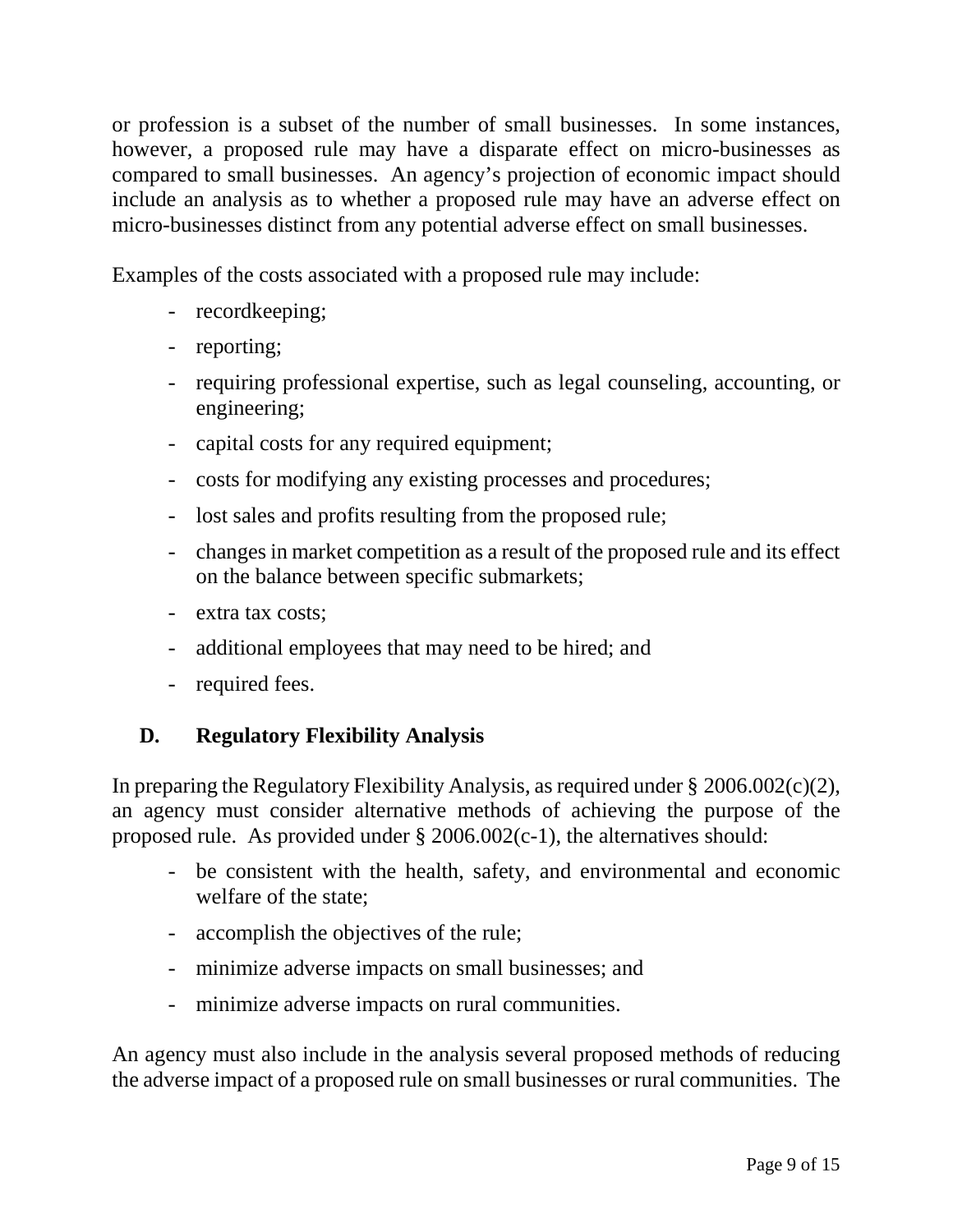Regulatory Flexibility Analysis and Economic Impact Statement can be combined into a single report.

### **1. Exception for the Public Health, Safety, and Welfare**

Under § 2006.002(c-1), an agency must consider—if consistent with the health, safety, and environmental and economic welfare of the state—using regulatory methods that will accomplish the objectives of applicable rules while minimizing adverse impacts on small businesses. An agency is not required to consider alternatives that, while possibly minimizing adverse impacts on small businesses, would not be protective of the health, safety, and environmental and economic welfare of the state.<sup>8</sup> For example, a legislative or federal mandate that requires an agency to adopt as rules specific fees or specific standards and procedures may not be subject to alternative policy choices. In such a situation, the mandated language may be considered *per se* consistent with the health, safety, or environmental and economic welfare of the state and the agency need not consider other regulatory methods. Thus, the agency may lack discretion to implement another alternative rule. Other situations may not be as clear, and each agency should exercise professional discretion and expertise in making this determination. It is recommended that this *per se* exception be narrowly applied, for example in situations where the governing standard has left the agency with no discretion as to the standard to be applied and the method for implementing the rule. It is helpful if the agency states that this exception applies to a specific rule, so that if challenged in court, the agency's rationale for not undertaking the analysis is transparent.

### **2. Alternatives Analysis**

<u>.</u>

The available alternatives possible will vary based on the particular regulatory objective and the characteristics of the regulated industry. Examples of alternatives that an agency may identify and evaluate include:

- Establishment of different compliance or reporting requirements for small businesses or rural communities or timetables that take into account the resources available to small businesses and rural communities;
- Clarification, consolidation, or simplification of compliance and reporting requirements for small businesses and rural communities;

<sup>&</sup>lt;sup>8</sup> Protection of the public health, safety, and welfare is part of the inherent power of a sovereign state. *See Barshop v. Medina Cty. Underground Water Conservation Dist.*, 925 S.W.2d 618, 633- 35 (Tex. 1996).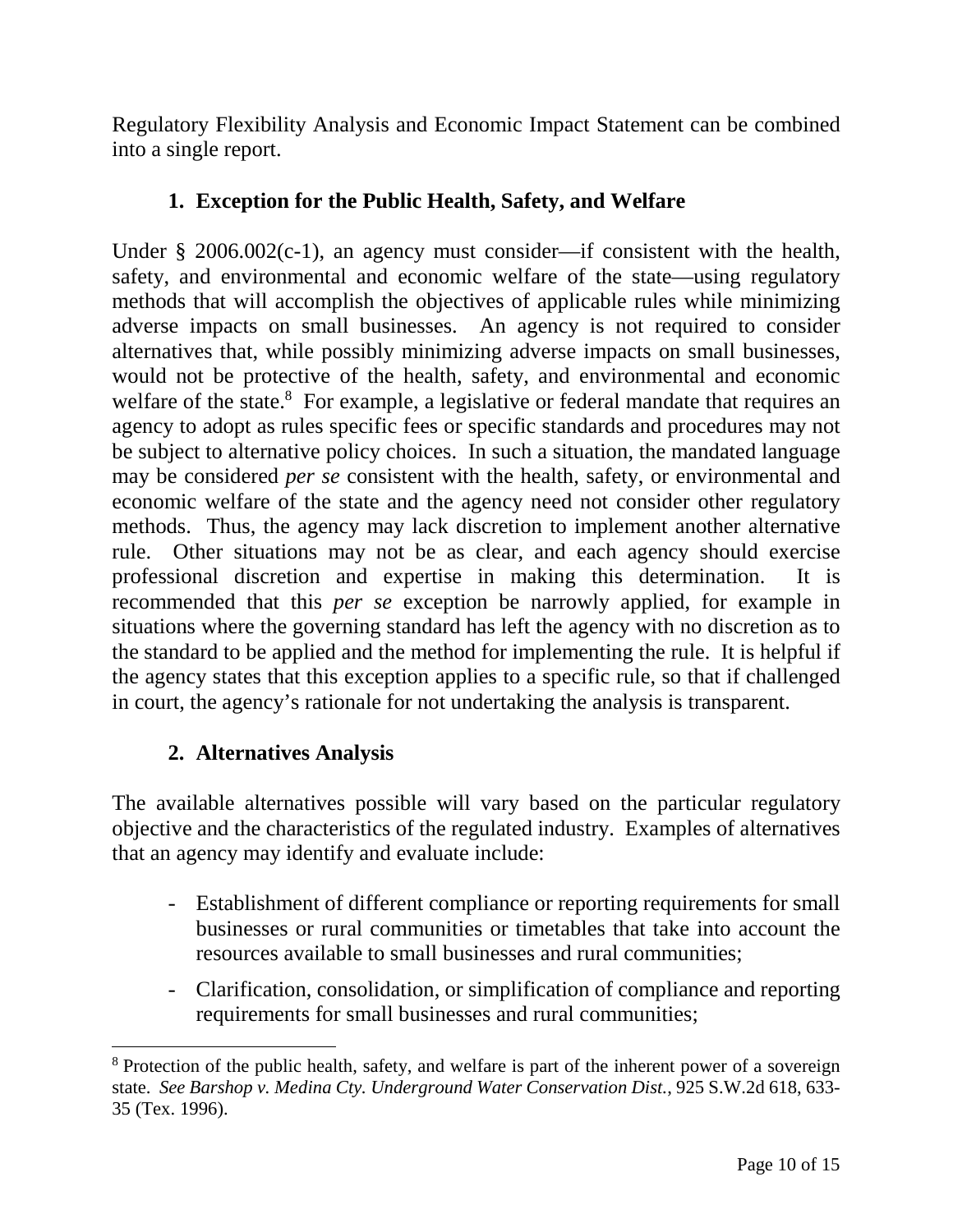- Use of performance rather than design standards;
- Implementation of different requirements or standards for microbusinesses;
- Exemption for certain or all small businesses from coverage of the rule, in whole or in part;
- Adopting different standards for the size of businesses or size of the local government unit;
- Modifying the types of equipment that are required for large and small businesses or rural communities; and
- The effect of not adopting the proposed regulation, a "no action" alternative.

It is recommended that an agency consider including in the analysis several methods of reducing the adverse impact of a proposed rule on small businesses.

### **VII. REVIEW AND COMMENT ON THE ECONOMIC IMPACT STATEMENT AND REGULATORY FLEXIBILITY ANALYSIS**

Section 2006.002(d) provides that an agency must "include the economic impact statement and regulatory flexibility analysis as part of the notice of the proposed rule that the agency files with the secretary of state for publication in the Texas Register." Thus, it is advisable to include the Economic Impact Statement and Regulatory Flexibility Analysis in the preamble for a proposed rule along with other required findings such as the fiscal note and note on public benefits and costs required under APA § 2001.024(a)(4) and (a)(5).<sup>9</sup>

Pursuant to § 2006.002(d)(1), an agency must also provide copies of the notice of the proposed rule, which includes the economic impact statement and the regulatory flexibility analysis, to the standing committee of each house of the Legislature that is charged with reviewing the proposed rule. Typically, these will be the legislative committees that have primary jurisdiction over the agency or over the area of law or the subject matter under which the rule is adopted. In addition, the agency must provide copies, if feasible, to each member of the legislature who represents a rural

<u>.</u>

<sup>&</sup>lt;sup>9</sup> A court has held that § 2006.002 constitutes "any other statement required by law" which must be included in the notice of a proposed rule as described under § 2001.024(a)(8) of the APA. *Unified Loans*, 955 S.W.2d at 651.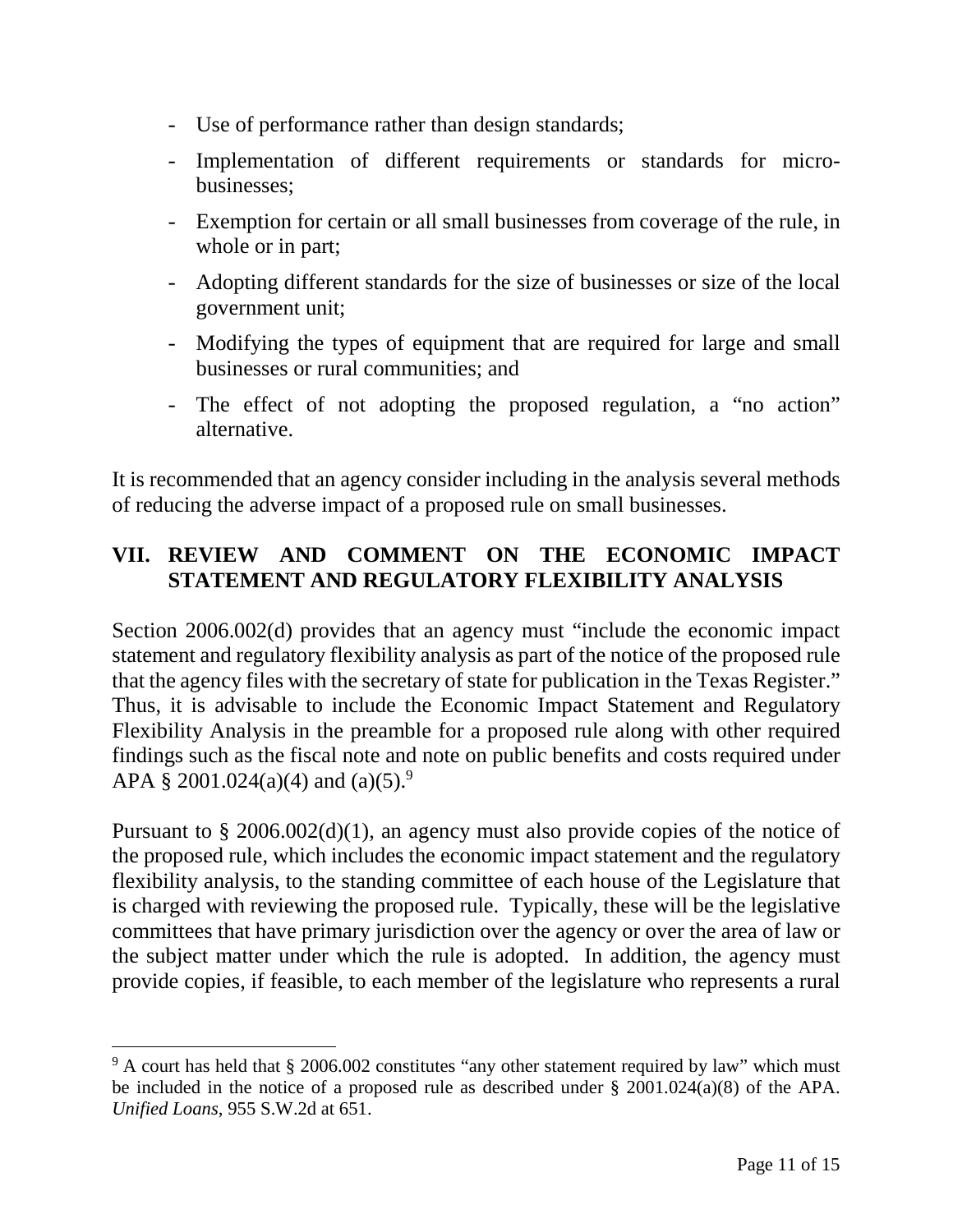community adversely impacted by the proposed rule. Tex. Gov't Code  $$2006.002(d)(2)$ .

While the Economic Impact Statement and Regulatory Flexibility Analysis are not required to be included in the preamble for the rule adoption, an agency should respond to any comments received regarding the Economic Impact Statement and Regulatory Flexibility Analysis as required under APA § 2001.029.

### **VIII. QUESTIONS**

For further information or a response to any questions that you may have regarding these guidelines, please contact:

Nichole Bunker-Henderson Chief, Administrative Law Division OFFICE OF THE ATTORNEY GENERAL OF TEXAS (512) 475-4300 Nichole.Bunker-Henderson@oag.texas.gov

David Gordon Assistant Attorney General, Administrative Law Division OFFICE OF THE ATTORNEY GENERAL OF TEXAS (512) 475-4300 David.Gordon@oag.texas.gov

Doyle R. Fuchs Director, Labor Market and Career Information TEXAS WORKFORCE COMMISSION 512) 936-3105 Doyle.Fuchs@twc.state.tx.us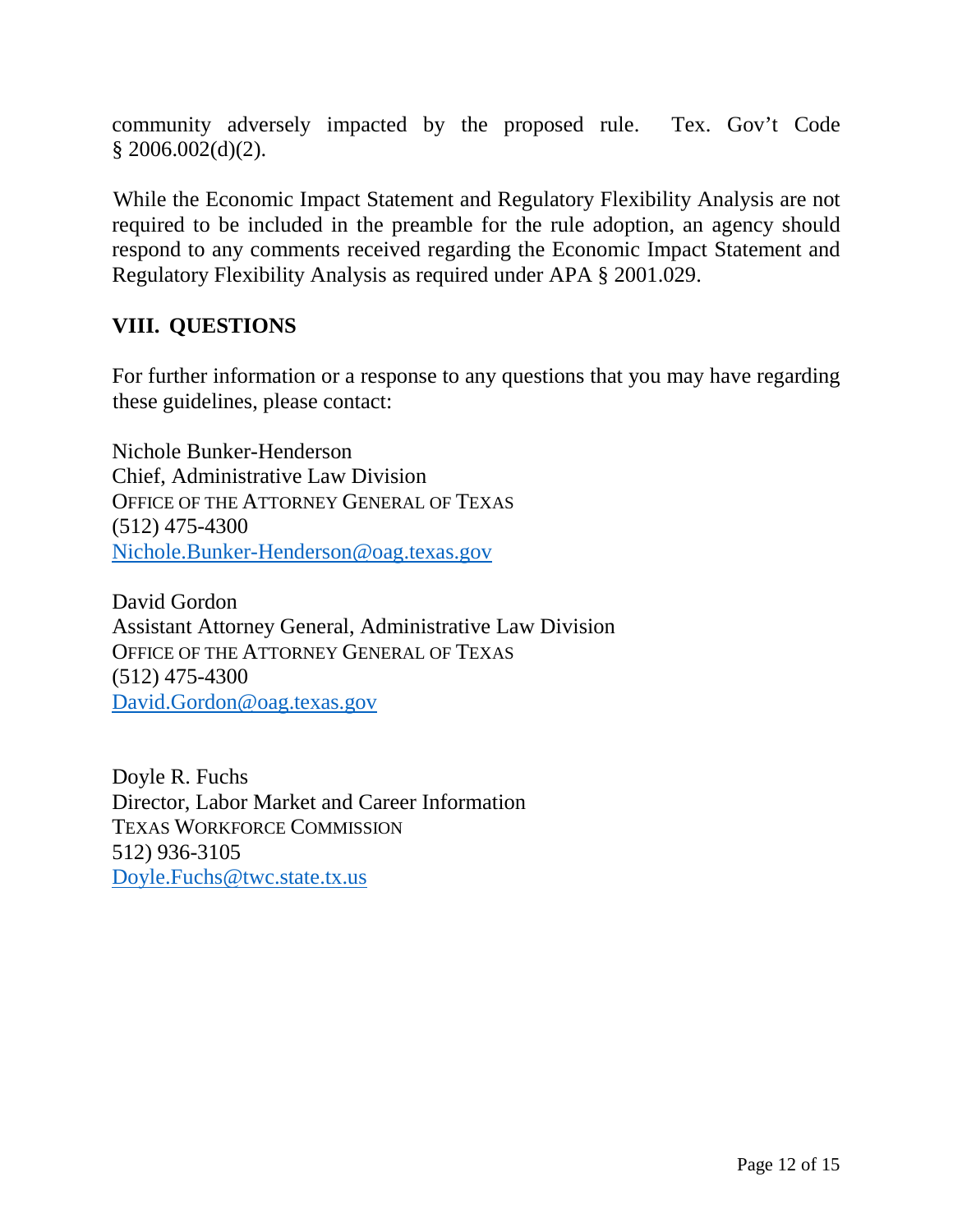#### **APPENDIX**

#### **The following are examples only and are not intended to reflect the level of detail required for all agency rulemaking actions.**

#### **Example: Economic Impact Statement and Regulatory Flexibility Analysis**

The Board has approximately 5,000 doctor of chiropractic licensees and 3,000 registered facilities, and nearly all of these entities are small businesses and many of them are micro-businesses. The projected economic impact of this rule amendment on these small businesses will be neutral to positive for licensees and clinics in that licensees will be able to more effectively use their practice time by delegating approved tasks to qualified assistants when appropriate. In preparing this proposed rule, the Board considered several alternative methods for achieving the purposes of this rule amendment. The Board considered requiring, under proposed subsection (j), that each person performing treatments sign the patient records, but this was rejected as excessively burdensome recordkeeping. The Board considered not modifying the standards for "qualified and properly trained" in proposed subsection (d), but the Board decided that the public welfare would benefit from clearer standards. The Board considered adopting more specific standards regarding the required education, training, and skills of personnel, but the Board decided instead that it would be easier for licensees to implement the general standards included in the proposed rule under subsection (d).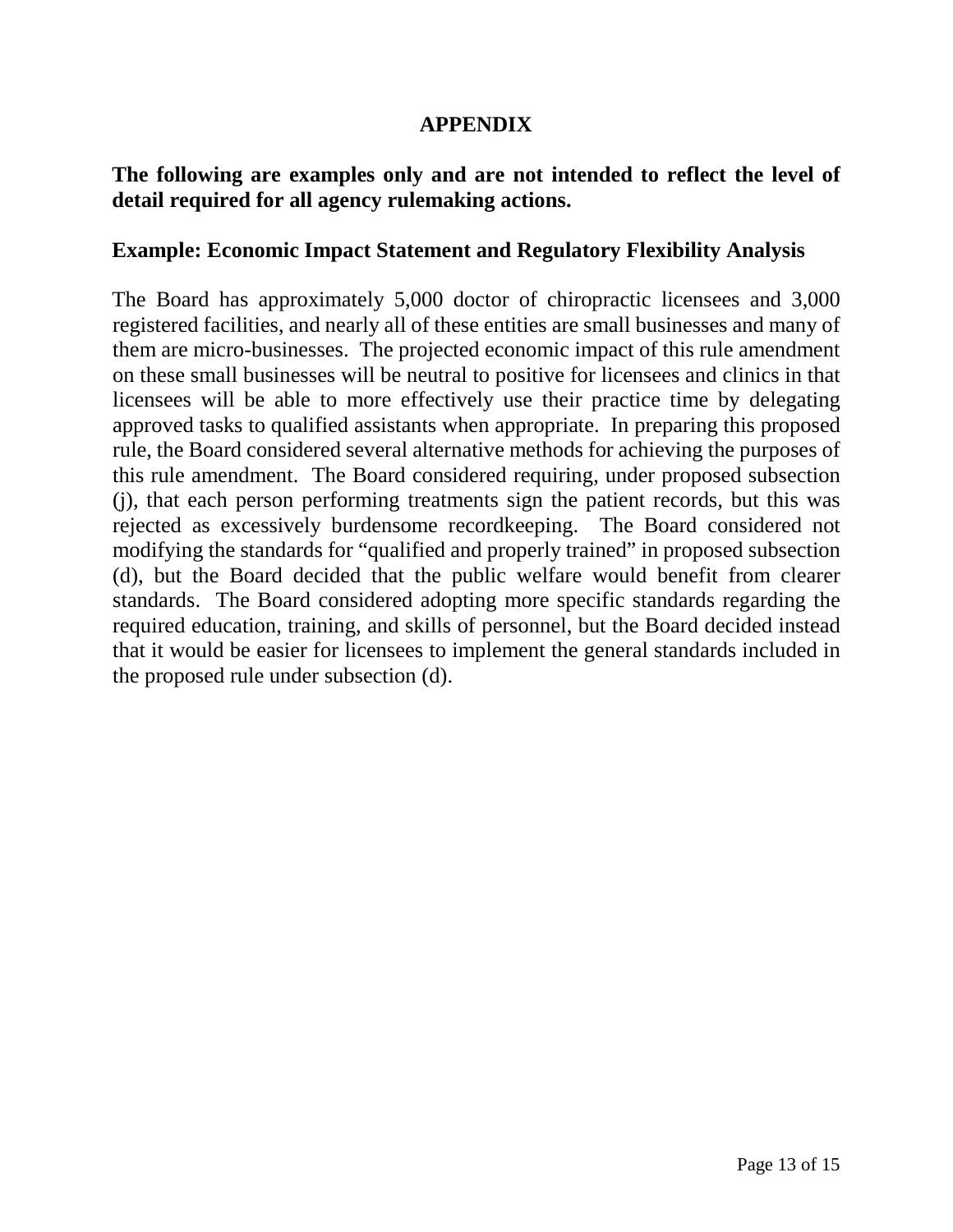#### **Example: Statement Regarding the Public Health, Safety, and Welfare**

The Agency estimates that there are approximately 7,500 widget manufacturers in Texas and that approximately nine out of ten of these manufacturers are small businesses and that three out of ten are micro-businesses. The Agency estimates that the projected economic impact of this proposed rule will be increased costs of compliance for safety training and reporting. Under  $\S$  2006(c-1), an agency is required to consider alternative regulatory methods only if the alternative methods would be consistent with the health, safety, and environmental and economic welfare of the state. The Agency has developed this proposed rule in accordance with a legislative mandate and in compliance with the requirements of the regulations of the U.S. Environmental Protection Agency. Consequently, any variance from the federal standards would not be consistent with the health, safety, and environmental and economic welfare of the state, and no alternative regulatory methods have been considered.